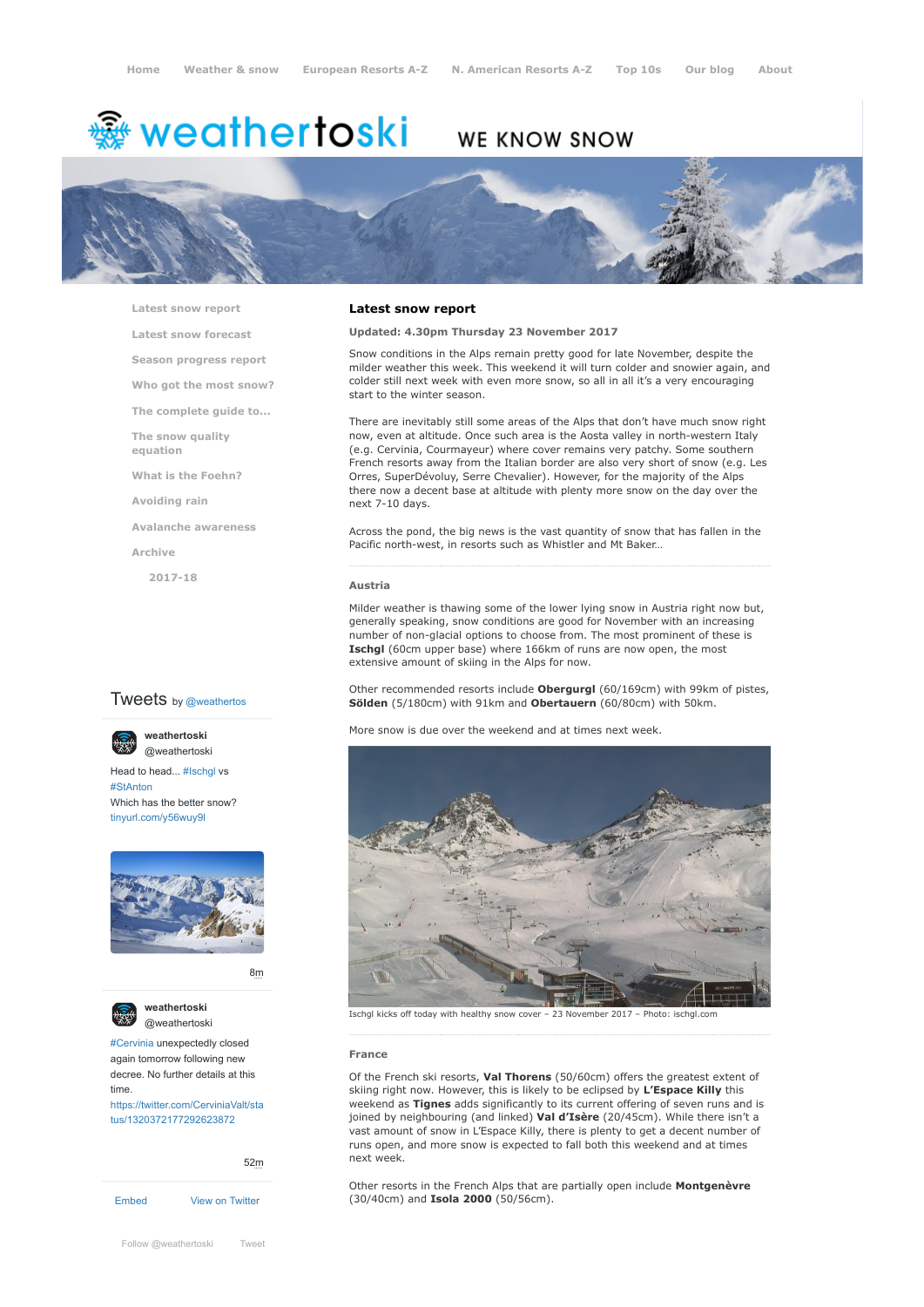

Tailor-made ski holidays and short breaks to some of the finest hotels in the Alps

020 3397 8450





# **Contact us...**

**Got a burning question about weather or snow conditions in the Alps?** [Contact us](https://www.weathertoski.co.uk/about-1/contact-us/) and we'll do our best to answer it...

# E: [info@weathertoski.co.uk](mailto:fraser@weathertoski.co.uk)

T: +44 (0)20 3151 3154

[Website terms of use](https://www.weathertoski.co.uk/about-1/website-terms-of-use/)

[Privacy notice](https://www.weathertoski.co.uk/about-1/privacy-notice/)



has seen good early snowfall – 23 November 2017 – Photo: isola2000.com

# **Italy**

Snow conditions are quite mixed across the Italian ski resorts, with good snow cover for the time of year in both the eastern Italian Alps (e.g. Dolomites) and far south-west (e.g. Prato Nevoso).

The Aosta valley, however, has less snow for now. Indeed snow cover in **Cervinia** (0/110cm) - often among the better options in the Alps at this time of year - is very patchy and skiing is still confined to the glacier.

Better options include **Prato Nevoso** (60/100cm), **Kronplatz** (10/40cm) and **Val Senales** (10/105cm).

Snow is expected across some Italian resorts this weekend but not, generally speaking, as much as in the northern Alps.



Kronplatz has a good number of runs open thanks to a combination of natural and man-made snow – 23 November 2017 – Photo: kronplatz.com

#### **Switzerland**

Snow cover in the Swiss Alps is generally pretty good for late November. The most impressive snow depths are in the northern Swiss resort of **Engelberg** (20/215cm), where nine slopes are open and (as of today) you can ski back to resort.

Two other good options are **Zermatt** (5/60cm) which has 41km of pistes open, and **Saas-Fee** (20/80cm) where there are 26km.

Fresh snow is expected across all Swiss ski resorts this weekend and at times next week.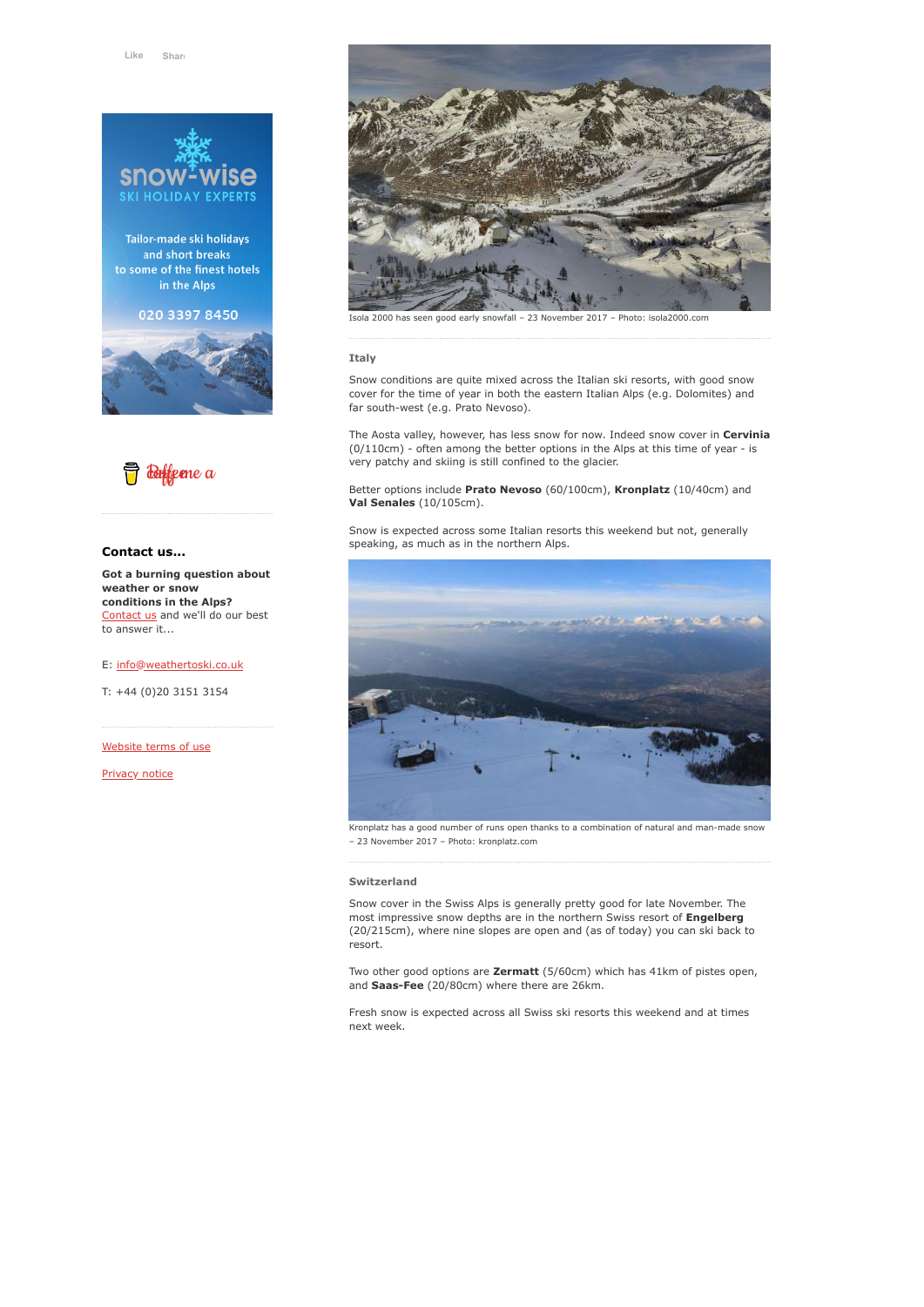

Arosa is one of a number of eastern Swiss resorts that are now partially open – 23 November 2017 – Photo: arosa.com

#### **Rest of Europe**

A number of ski resorts are now partially open in the Pyrenees but Spain's **Baqueira Beret** still leads the way with 23 of its 104 runs in operation.

Most other non-Alpine European skiing is currently in Scandinavia, where dozens of resorts are now open, albeit on a very limited basis. Finland's **Levi**, for example, has four prepared pistes and snow depths of 10/50cm depending on altitude.



Baqueira Beret remains the best option in the Pyrenees at the moment – 23 November 2017 – Photo: baqueira.es

#### **USA**

Recent snow in California has made for a decent early base in **Mammoth** (50/152cm) though warmer weather is now affecting the quality of the snow.

A number of ski resorts are also open in Colorado, though it is currently very mild here too. **Breckenridge** and **Vail** both have settled upper snow depths of around 45cm.

Further north, **Jackson Hole** has more natural snow (around 130cm up top) and will open on Friday.

#### **Canada**

**Whistler** (120cm mid-mountain base) has seen a huge amount of early snow though in recent days milder weather has affected the snow quality, especially lower down.

Further inland, snow conditions are more consistent right now in the **Banff**/**Lake Louise** area where they have also had plenty of early snow and the upper base is around 100-120cm deep.